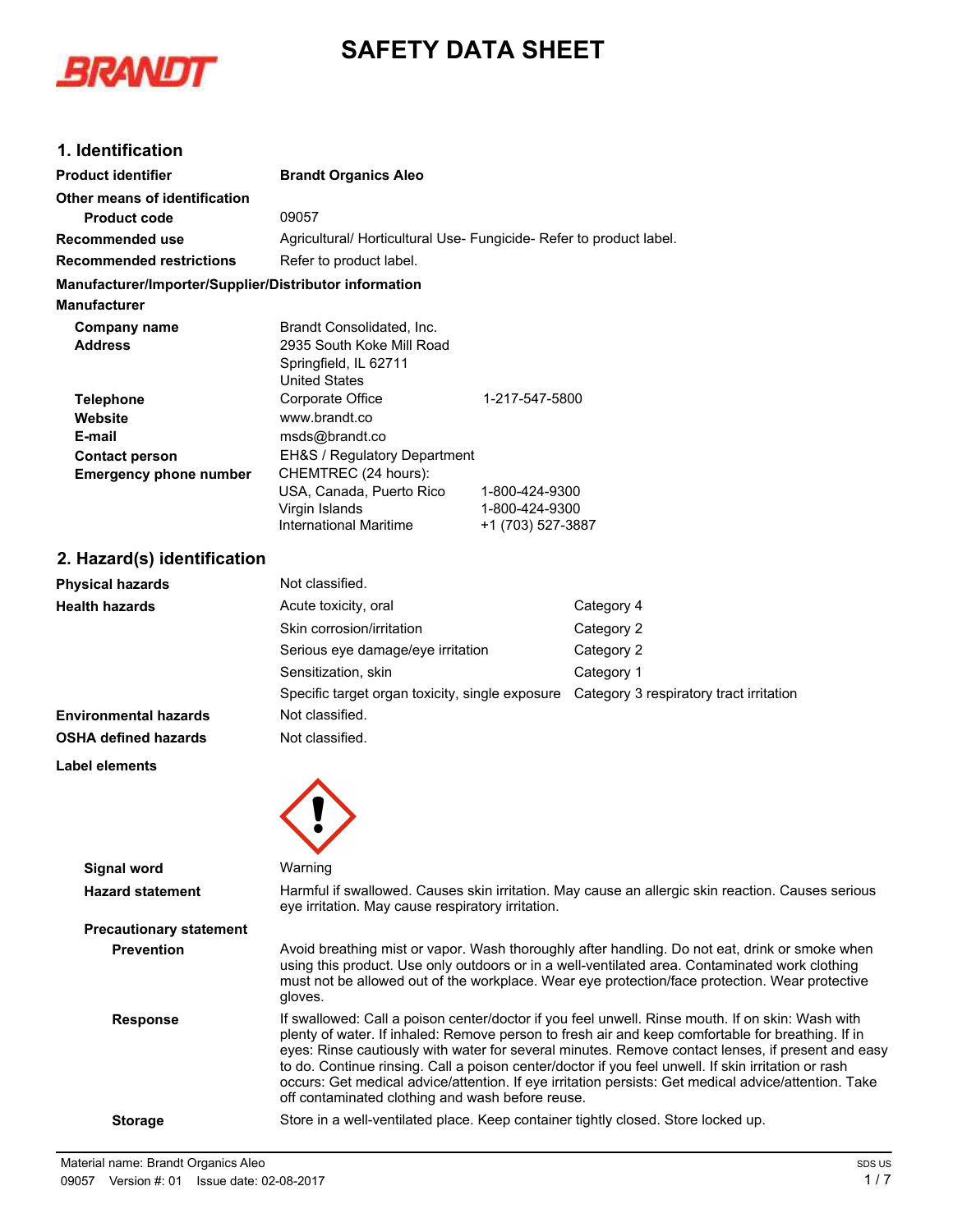# **3. Composition/information on ingredients**

**Mixtures**

 $\overline{a}$ 

| <b>Chemical name</b> | Common name and synonyms | <b>CAS number</b> | %           |
|----------------------|--------------------------|-------------------|-------------|
| Garlic Oil           |                          | 8000-78-0         | $70 - 580*$ |

Other components below reportable levels 20 - < 30

\*Designates that a specific chemical identity and/or percentage of composition has been withheld as a trade secret.

| 4. First-aid measures                                                        |                                                                                                                                                                                                                                                                                                   |
|------------------------------------------------------------------------------|---------------------------------------------------------------------------------------------------------------------------------------------------------------------------------------------------------------------------------------------------------------------------------------------------|
| <b>Inhalation</b>                                                            | Remove victim to fresh air and keep at rest in a position comfortable for breathing. Call a POISON<br>CENTER or doctor/physician if you feel unwell.                                                                                                                                              |
| <b>Skin contact</b>                                                          | Remove contaminated clothing immediately and wash skin with soap and water. In case of<br>eczema or other skin disorders: Seek medical attention and take along these instructions. Wash<br>contaminated clothing before reuse.                                                                   |
| Eye contact                                                                  | Immediately flush eyes with plenty of water for at least 15 minutes. Remove contact lenses, if<br>present and easy to do. Continue rinsing. Get medical attention if irritation develops and persists.                                                                                            |
| Ingestion                                                                    | Rinse mouth. If vomiting occurs, keep head low so that stomach content doesn't get into the lungs.<br>Get medical advice/attention if you feel unwell.                                                                                                                                            |
| <b>Most important</b><br>symptoms/effects, acute and<br>delayed              | Severe eye irritation. Symptoms may include stinging, tearing, redness, swelling, and blurred<br>vision. May cause respiratory irritation. Skin irritation. May cause redness and pain. May cause an<br>allergic skin reaction. Dermatitis. Rash.                                                 |
| Indication of immediate<br>medical attention and special<br>treatment needed | Provide general supportive measures and treat symptomatically. Keep victim warm. Keep victim<br>under observation. Symptoms may be delayed.                                                                                                                                                       |
| <b>General information</b>                                                   | If you feel unwell, seek medical advice (show the label where possible). Ensure that medical<br>personnel are aware of the material(s) involved, and take precautions to protect themselves. Show<br>this safety data sheet to the doctor in attendance. Wash contaminated clothing before reuse. |
| 5. Fire-fighting measures                                                    |                                                                                                                                                                                                                                                                                                   |
| Suitable extinguishing media                                                 | Water fog. Foam. Dry chemical powder. Carbon dioxide (CO2).                                                                                                                                                                                                                                       |
| Unsuitable extinguishing<br>media                                            | Do not use water jet as an extinguisher, as this will spread the fire.                                                                                                                                                                                                                            |
| Specific hazards arising from<br>the chemical                                | During fire, gases hazardous to health may be formed.                                                                                                                                                                                                                                             |
| Special protective equipment<br>and precautions for firefighters             | Self-contained breathing apparatus and full protective clothing must be worn in case of fire.                                                                                                                                                                                                     |
| <b>Fire fighting</b><br>equipment/instructions                               | Move containers from fire area if you can do so without risk.                                                                                                                                                                                                                                     |
| <b>Specific methods</b>                                                      | Use standard firefighting procedures and consider the hazards of other involved materials.                                                                                                                                                                                                        |
| <b>General fire hazards</b>                                                  | No unusual fire or explosion hazards noted.                                                                                                                                                                                                                                                       |
| 6. Accidental release measures                                               |                                                                                                                                                                                                                                                                                                   |

| <b>Personal precautions,</b><br>protective equipment and<br>emergency procedures | Keep unnecessary personnel away. Keep people away from and upwind of spill/leak. Wear<br>appropriate protective equipment and clothing during clean-up. Avoid breathing mist or vapor. Do<br>not touch damaged containers or spilled material unless wearing appropriate protective clothing.<br>Ensure adequate ventilation. Local authorities should be advised if significant spillages cannot be<br>contained. For personal protection, see section 8 of the SDS. |
|----------------------------------------------------------------------------------|-----------------------------------------------------------------------------------------------------------------------------------------------------------------------------------------------------------------------------------------------------------------------------------------------------------------------------------------------------------------------------------------------------------------------------------------------------------------------|
| Methods and materials for<br>containment and cleaning up                         | Large Spills: Stop the flow of material, if this is without risk. Dike the spilled material, where this is<br>possible. Absorb in vermiculite, dry sand or earth and place into containers. Following product<br>recovery, flush area with water.                                                                                                                                                                                                                     |
|                                                                                  | Small Spills: Wipe up with absorbent material (e.g. cloth, fleece). Clean surface thoroughly to<br>remove residual contamination.                                                                                                                                                                                                                                                                                                                                     |
| <b>Environmental precautions</b>                                                 | Never return spills to original containers for re-use. For waste disposal, see section 13 of the SDS.<br>Avoid discharge into drains, water courses or onto the ground.                                                                                                                                                                                                                                                                                               |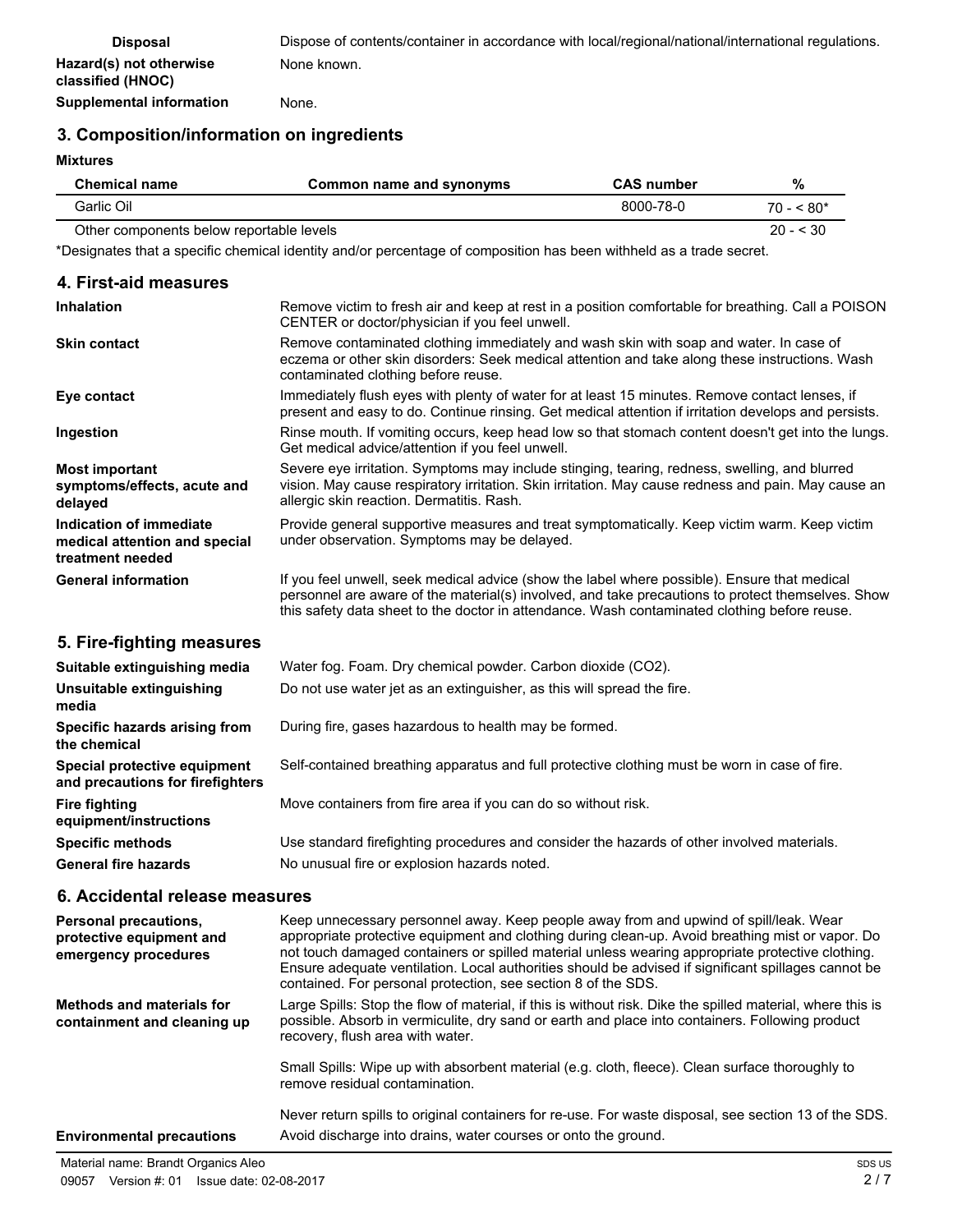# **7. Handling and storage**

| 7. Handling and storage                                         |                                                                                                                                                                                                                                                                                                                                                                                                                                                                                                  |
|-----------------------------------------------------------------|--------------------------------------------------------------------------------------------------------------------------------------------------------------------------------------------------------------------------------------------------------------------------------------------------------------------------------------------------------------------------------------------------------------------------------------------------------------------------------------------------|
| <b>Precautions for safe handling</b>                            | Do not taste or swallow. Avoid breathing mist or vapor. Avoid contact with eyes, skin, and clothing.<br>When using, do not eat, drink or smoke. Provide adequate ventilation. Wear appropriate personal<br>protective equipment. Wash hands thoroughly after handling. Observe good industrial hygiene<br>practices.                                                                                                                                                                             |
| Conditions for safe storage,<br>including any incompatibilities | Store locked up. Store in original tightly closed container. Store away from incompatible materials<br>(see Section 10 of the SDS).                                                                                                                                                                                                                                                                                                                                                              |
| 8. Exposure controls/personal protection                        |                                                                                                                                                                                                                                                                                                                                                                                                                                                                                                  |
| <b>Occupational exposure limits</b>                             | No exposure limits noted for ingredient(s).                                                                                                                                                                                                                                                                                                                                                                                                                                                      |
| <b>Biological limit values</b>                                  | No biological exposure limits noted for the ingredient(s).                                                                                                                                                                                                                                                                                                                                                                                                                                       |
| Appropriate engineering<br>controls                             | Good general ventilation (typically 10 air changes per hour) should be used. Ventilation rates<br>should be matched to conditions. If applicable, use process enclosures, local exhaust ventilation,<br>or other engineering controls to maintain airborne levels below recommended exposure limits. If<br>exposure limits have not been established, maintain airborne levels to an acceptable level. Eye<br>wash facilities and emergency shower must be available when handling this product. |
|                                                                 | Individual protection measures, such as personal protective equipment                                                                                                                                                                                                                                                                                                                                                                                                                            |
| <b>Eye/face protection</b>                                      | Face shield is recommended. Wear safety glasses with side shields (or goggles).                                                                                                                                                                                                                                                                                                                                                                                                                  |
| <b>Skin protection</b>                                          |                                                                                                                                                                                                                                                                                                                                                                                                                                                                                                  |
| <b>Hand protection</b>                                          | Wear appropriate chemical resistant gloves. Suitable gloves can be recommended by the glove<br>supplier.                                                                                                                                                                                                                                                                                                                                                                                         |
| <b>Other</b>                                                    | Wear appropriate chemical resistant clothing. Use of an impervious apron is recommended.                                                                                                                                                                                                                                                                                                                                                                                                         |
| <b>Respiratory protection</b>                                   | In case of insufficient ventilation, wear suitable respiratory equipment. Chemical respirator with<br>organic vapor cartridge.                                                                                                                                                                                                                                                                                                                                                                   |
| <b>Thermal hazards</b>                                          | Wear appropriate thermal protective clothing, when necessary.                                                                                                                                                                                                                                                                                                                                                                                                                                    |
| General hyniene                                                 | Keen away from food and drink Always observe good personal byginne measures, such as                                                                                                                                                                                                                                                                                                                                                                                                             |

Keep away from food and drink. Always observe good personal hygiene measures, such as washing after handling the material and before eating, drinking, and/or smoking. Routinely wash work clothing and protective equipment to remove contaminants. Contaminated work clothing should not be allowed out of the workplace. **General hygiene considerations**

# **9. Physical and chemical properties**

| Appearance                                   | Liquid.                       |
|----------------------------------------------|-------------------------------|
| <b>Physical state</b>                        | Liquid.                       |
| Form                                         | Liquid.                       |
| Color                                        | Brownish yellow.              |
| Odor                                         | Characteristic of Allium      |
| <b>Odor threshold</b>                        | Not available.                |
| рH                                           | 5 - 7 (4% solution)           |
| Melting point/freezing point                 | Not available.                |
| Initial boiling point and boiling<br>range   | 282.2 °F (139 °C) estimated   |
| <b>Flash point</b>                           | 219.2 °F (104.0 °C) estimated |
| <b>Evaporation rate</b>                      | Not available.                |
| Flammability (solid, gas)                    | Not applicable.               |
| Upper/lower flammability or explosive limits |                               |
| <b>Flammability limit - lower</b><br>(%)     | Not available.                |
| <b>Flammability limit - upper</b><br>(%)     | Not available.                |
| Explosive limit - lower (%)                  | Not available.                |
| Explosive limit - upper (%)                  | Not available.                |
| Vapor pressure                               | Not available.                |
| Vapor density                                | Not available.                |
| <b>Relative density</b>                      | Not available.                |
|                                              |                               |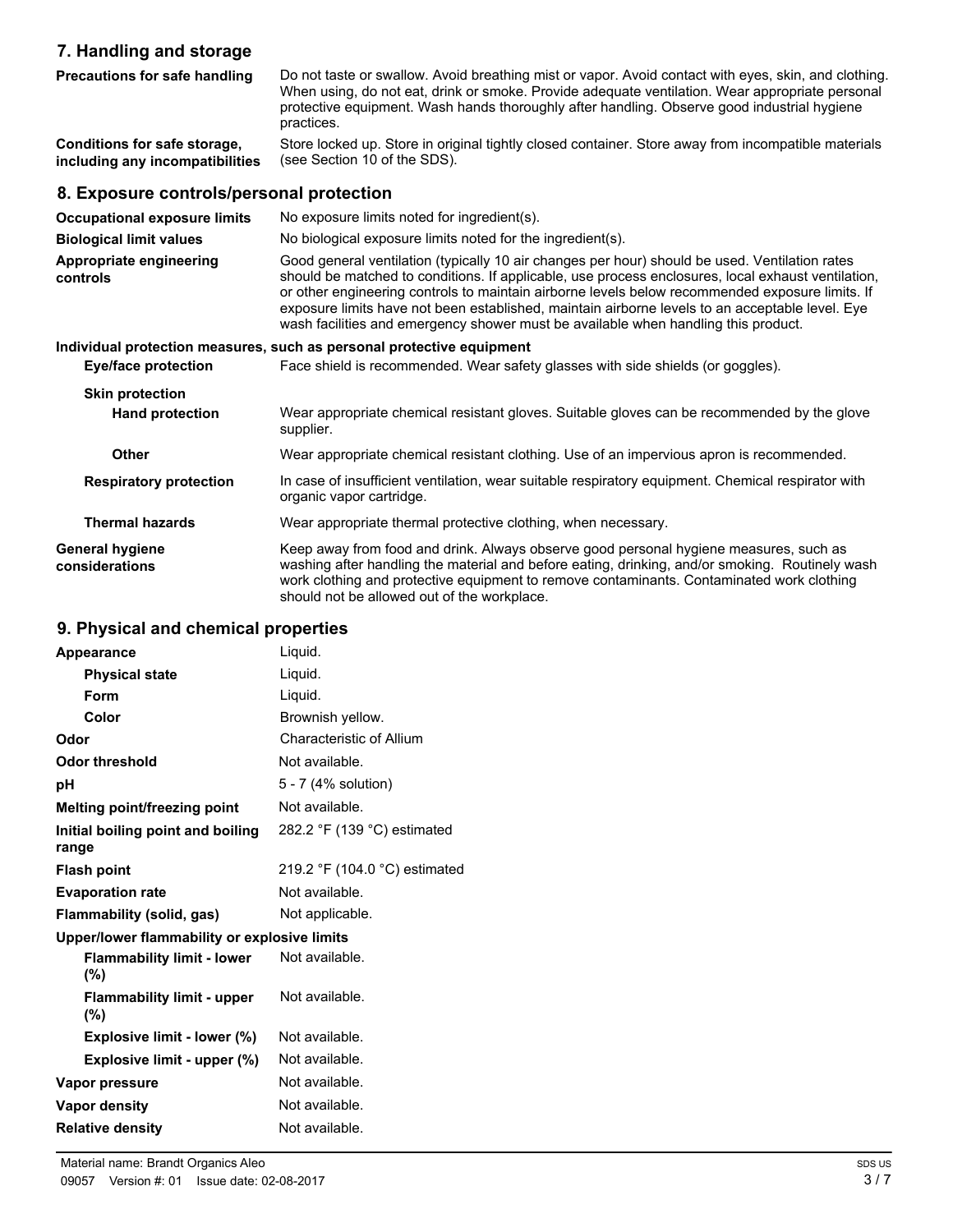| Solubility(ies)                                   |                                                                                               |
|---------------------------------------------------|-----------------------------------------------------------------------------------------------|
| Solubility (water)                                | Not available.                                                                                |
| <b>Partition coefficient</b><br>(n-octanol/water) | Not available.                                                                                |
| <b>Auto-ignition temperature</b>                  | Not available.                                                                                |
| Decomposition temperature                         | Not available.                                                                                |
| <b>Viscosity</b>                                  | Not available.                                                                                |
| <b>Other information</b>                          |                                                                                               |
| <b>Explosive properties</b>                       | Not explosive.                                                                                |
| <b>Flammability class</b>                         | Combustible IIIB estimated                                                                    |
| <b>Oxidizing properties</b>                       | Not oxidizing.                                                                                |
| <b>Specific gravity</b>                           | 1.03 estimated                                                                                |
| 10. Stability and reactivity                      |                                                                                               |
| <b>Reactivity</b>                                 | The product is stable and non-reactive under normal conditions of use, storage and transport. |
| <b>Chemical stability</b>                         | Material is stable under normal conditions.                                                   |
| <b>Possibility of hazardous</b><br>reactions      | No dangerous reaction known under conditions of normal use.                                   |

| <b>Conditions to avoid</b>     | Contact with incompatible materials.           |
|--------------------------------|------------------------------------------------|
| Incompatible materials         | Strong oxidizing agents.                       |
| <b>Hazardous decomposition</b> | No hazardous decomposition products are known. |
| products                       |                                                |

# **11. Toxicological information**

#### **Information on likely routes of exposure**

| <b>Inhalation</b>                                                                     | May cause irritation to the respiratory system.                                                                                                                                                                                                   |
|---------------------------------------------------------------------------------------|---------------------------------------------------------------------------------------------------------------------------------------------------------------------------------------------------------------------------------------------------|
| <b>Skin contact</b>                                                                   | Causes skin irritation. May cause an allergic skin reaction.                                                                                                                                                                                      |
| Eye contact                                                                           | Causes serious eye irritation.                                                                                                                                                                                                                    |
| Ingestion                                                                             | Harmful if swallowed.                                                                                                                                                                                                                             |
| Symptoms related to the<br>physical, chemical and<br>toxicological<br>characteristics | Severe eye irritation. Symptoms may include stinging, tearing, redness, swelling, and blurred<br>vision. May cause respiratory irritation. Skin irritation. May cause redness and pain. May cause an<br>allergic skin reaction. Dermatitis. Rash. |

#### **Information on toxicological effects**

Acute toxicity In high concentrations, vapors are anesthetic and may cause headache, fatigue, dizziness and central nervous system effects. Harmful if swallowed. May cause respiratory irritation. May cause an allergic skin reaction.

| <b>Product</b>                              | <b>Species</b>                                                               | <b>Test Results</b>  |
|---------------------------------------------|------------------------------------------------------------------------------|----------------------|
| <b>Brandt Organics Aleo</b>                 |                                                                              |                      |
| <b>Acute</b>                                |                                                                              |                      |
| Oral                                        |                                                                              |                      |
| LD50                                        | Rat                                                                          | 1744 mg/kg estimated |
| <b>Components</b>                           | <b>Species</b>                                                               | <b>Test Results</b>  |
| Garlic Oil (CAS 8000-78-0)                  |                                                                              |                      |
| <b>Acute</b>                                |                                                                              |                      |
| Oral                                        |                                                                              |                      |
| LD50                                        | Rat                                                                          | 1360 mg/kg           |
|                                             | * Estimates for product may be based on additional component data not shown. |                      |
| <b>Skin corrosion/irritation</b>            | Causes skin irritation.                                                      |                      |
| Serious eye damage/eye<br><i>irritation</i> | Causes serious eye irritation.                                               |                      |
| <b>Respiratory or skin sensitization</b>    |                                                                              |                      |
| <b>Respiratory sensitization</b>            | Not a respiratory sensitizer.                                                |                      |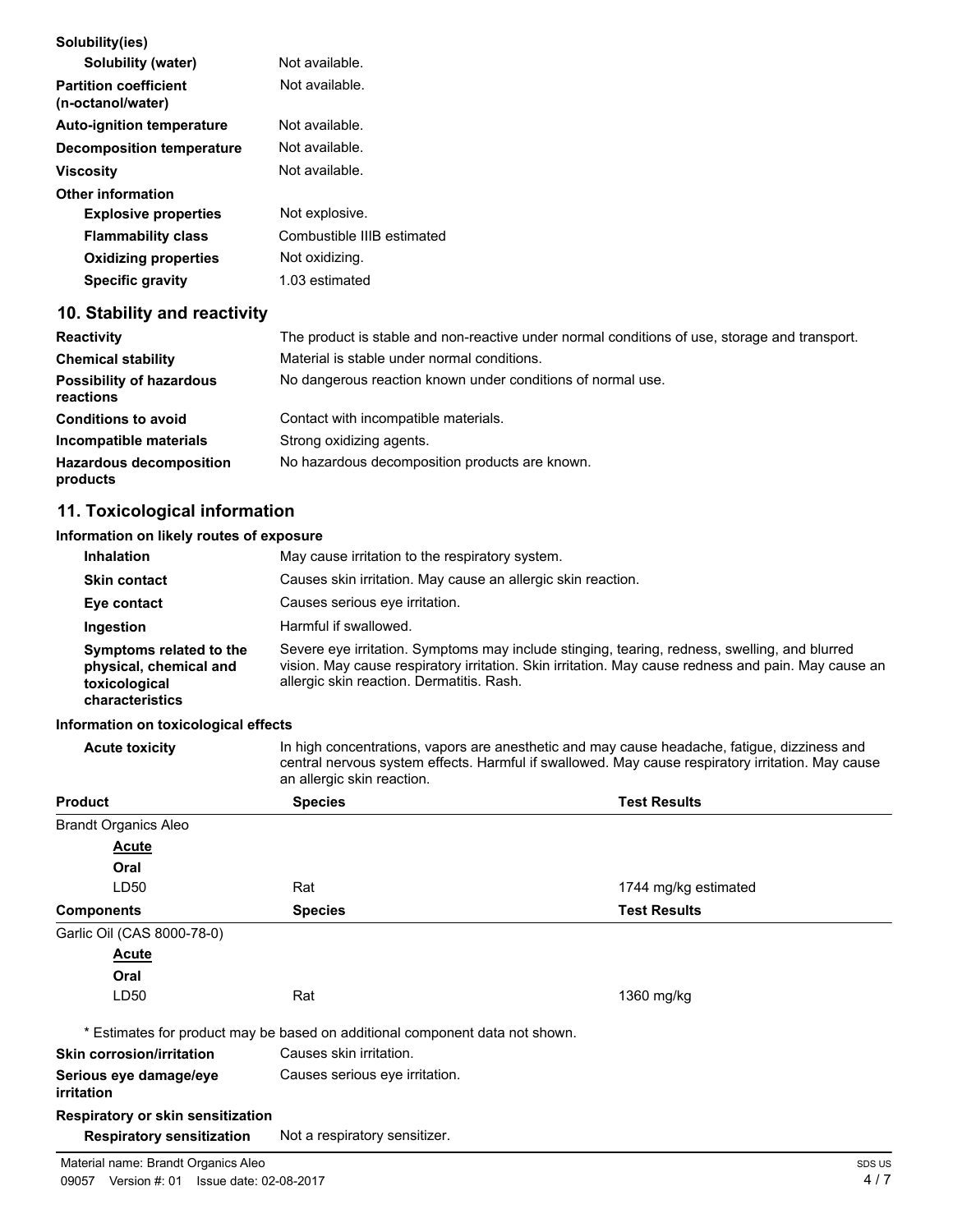| <b>Skin sensitization</b>                                | May cause an allergic skin reaction.                                                                                                                                                                  |
|----------------------------------------------------------|-------------------------------------------------------------------------------------------------------------------------------------------------------------------------------------------------------|
| Germ cell mutagenicity                                   | No data available to indicate product or any components present at greater than 0.1% are<br>mutagenic or genotoxic.                                                                                   |
| Carcinogenicity                                          | This product is not considered to be a carcinogen by IARC, ACGIH, NTP, or OSHA.                                                                                                                       |
| Not listed.<br>Not regulated.                            | <b>IARC Monographs. Overall Evaluation of Carcinogenicity</b><br>OSHA Specifically Regulated Substances (29 CFR 1910.1001-1050)                                                                       |
| Not listed.                                              | US. National Toxicology Program (NTP) Report on Carcinogens                                                                                                                                           |
| <b>Reproductive toxicity</b>                             | This product is not expected to cause reproductive or developmental effects.                                                                                                                          |
| Specific target organ<br>toxicity - single exposure      | May cause respiratory irritation.                                                                                                                                                                     |
| Specific target organ<br>toxicity - repeated<br>exposure | Not classified.                                                                                                                                                                                       |
| <b>Aspiration hazard</b>                                 | Not an aspiration hazard.                                                                                                                                                                             |
| 12. Ecological information                               |                                                                                                                                                                                                       |
| <b>Ecotoxicity</b>                                       | The product is not classified as environmentally hazardous. However, this does not exclude the<br>possibility that large or frequent spills can have a harmful or damaging effect on the environment. |
| Persistence and degradability                            | No data is available on the degradability of this product.                                                                                                                                            |
| <b>Bioaccumulative potential</b>                         | No data available.                                                                                                                                                                                    |
| <b>Mobility in soil</b>                                  | No data available.                                                                                                                                                                                    |

# **13. Disposal considerations**

| <b>Disposal instructions</b>             | Collect and reclaim or dispose in sealed containers at licensed waste disposal site. Dispose of<br>contents/container in accordance with local/regional/national/international regulations.                            |
|------------------------------------------|------------------------------------------------------------------------------------------------------------------------------------------------------------------------------------------------------------------------|
| Local disposal regulations               | Dispose in accordance with all applicable regulations.                                                                                                                                                                 |
| Hazardous waste code                     | The waste code should be assigned in discussion between the user, the producer and the waste<br>disposal company.                                                                                                      |
| Waste from residues / unused<br>products | Dispose of in accordance with local regulations. Empty containers or liners may retain some<br>product residues. This material and its container must be disposed of in a safe manner (see:<br>Disposal instructions). |
| Contaminated packaging                   | Since emptied containers may retain product residue, follow label warnings even after container is<br>emptied. Empty containers should be taken to an approved waste handling site for recycling or<br>disposal.       |

**Other adverse effects** No other adverse environmental effects (e.g. ozone depletion, photochemical ozone creation

# **14. Transport information**

**DOT**

Not regulated as dangerous goods.

#### **IATA**

Not regulated as dangerous goods.

# **IMDG**

Not regulated as dangerous goods.

# **15. Regulatory information**

**US federal regulations**

This product is a "Hazardous Chemical" as defined by the OSHA Hazard Communication Standard, 29 CFR 1910.1200.

potential, endocrine disruption, global warming potential) are expected from this component.

#### **TSCA Section 12(b) Export Notification (40 CFR 707, Subpt. D)**

Not regulated.

**CERCLA Hazardous Substance List (40 CFR 302.4)**

Not listed.

# **SARA 304 Emergency release notification**

Not regulated.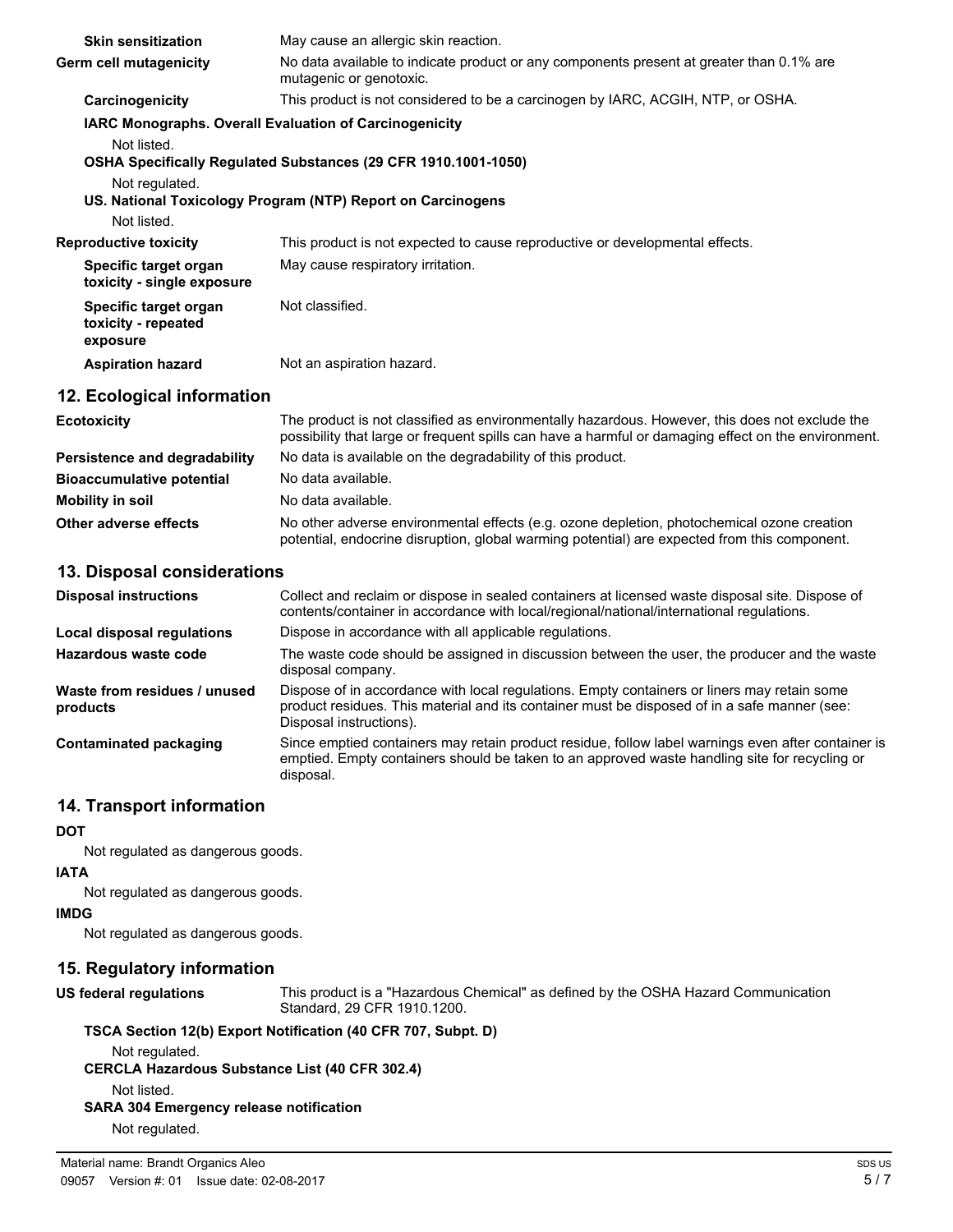# **OSHA Specifically Regulated Substances (29 CFR 1910.1001-1050)**

Not regulated.

# **Superfund Amendments and Reauthorization Act of 1986 (SARA)**

#### **Hazard categories**

Immediate Hazard - Yes Delayed Hazard - No Fire Hazard - No Pressure Hazard - No Reactivity Hazard - No

#### **SARA 302 Extremely hazardous substance**

Not listed.

**SARA 311/312 Hazardous** No **chemical**

#### **SARA 313 (TRI reporting)** Not regulated.

#### **Other federal regulations**

#### **Clean Air Act (CAA) Section 112 Hazardous Air Pollutants (HAPs) List**

Not regulated.

### **Clean Air Act (CAA) Section 112(r) Accidental Release Prevention (40 CFR 68.130)**

Not regulated.

**Safe Drinking Water Act** Not regulated.

**(SDWA)**

### **US state regulations**

- **US. California Controlled Substances. CA Department of Justice (California Health and Safety Code Section 11100)** Not listed.
- **US. Massachusetts RTK Substance List**

Not regulated.

- **US. New Jersey Worker and Community Right-to-Know Act**
	- Not listed.
- **US. Pennsylvania Worker and Community Right-to-Know Law**
	- Not listed.
- **US. Rhode Island RTK**

Not regulated.

#### **US. California Proposition 65**

California Safe Drinking Water and Toxic Enforcement Act of 1986 (Proposition 65): This material is not known to contain any chemicals currently listed as carcinogens or reproductive toxins.

#### **International Inventories**

| Country(s) or region        | <b>Inventory name</b>                                                     | On inventory (yes/no)* |
|-----------------------------|---------------------------------------------------------------------------|------------------------|
| Australia                   | Australian Inventory of Chemical Substances (AICS)                        | Yes                    |
| Canada                      | Domestic Substances List (DSL)                                            | Yes                    |
| Canada                      | Non-Domestic Substances List (NDSL)                                       | No.                    |
| China                       | Inventory of Existing Chemical Substances in China (IECSC)                | Yes                    |
| Europe                      | European Inventory of Existing Commercial Chemical<br>Substances (EINECS) | <b>No</b>              |
| Europe                      | European List of Notified Chemical Substances (ELINCS)                    | <b>No</b>              |
| Japan                       | Inventory of Existing and New Chemical Substances (ENCS)                  | <b>No</b>              |
| Korea                       | Existing Chemicals List (ECL)                                             | Yes                    |
| New Zealand                 | New Zealand Inventory                                                     | Yes                    |
| <b>Philippines</b>          | Philippine Inventory of Chemicals and Chemical Substances<br>(PICCS)      | Yes                    |
| United States & Puerto Rico | Toxic Substances Control Act (TSCA) Inventory                             | Yes                    |

\*A "Yes" indicates that all components of this product comply with the inventory requirements administered by the governing country(s) A "No" indicates that one or more components of the product are not listed or exempt from listing on the inventory administered by the governing country(s).

# **16. Other information, including date of preparation or last revision**

**Issue date** 02-08-2017